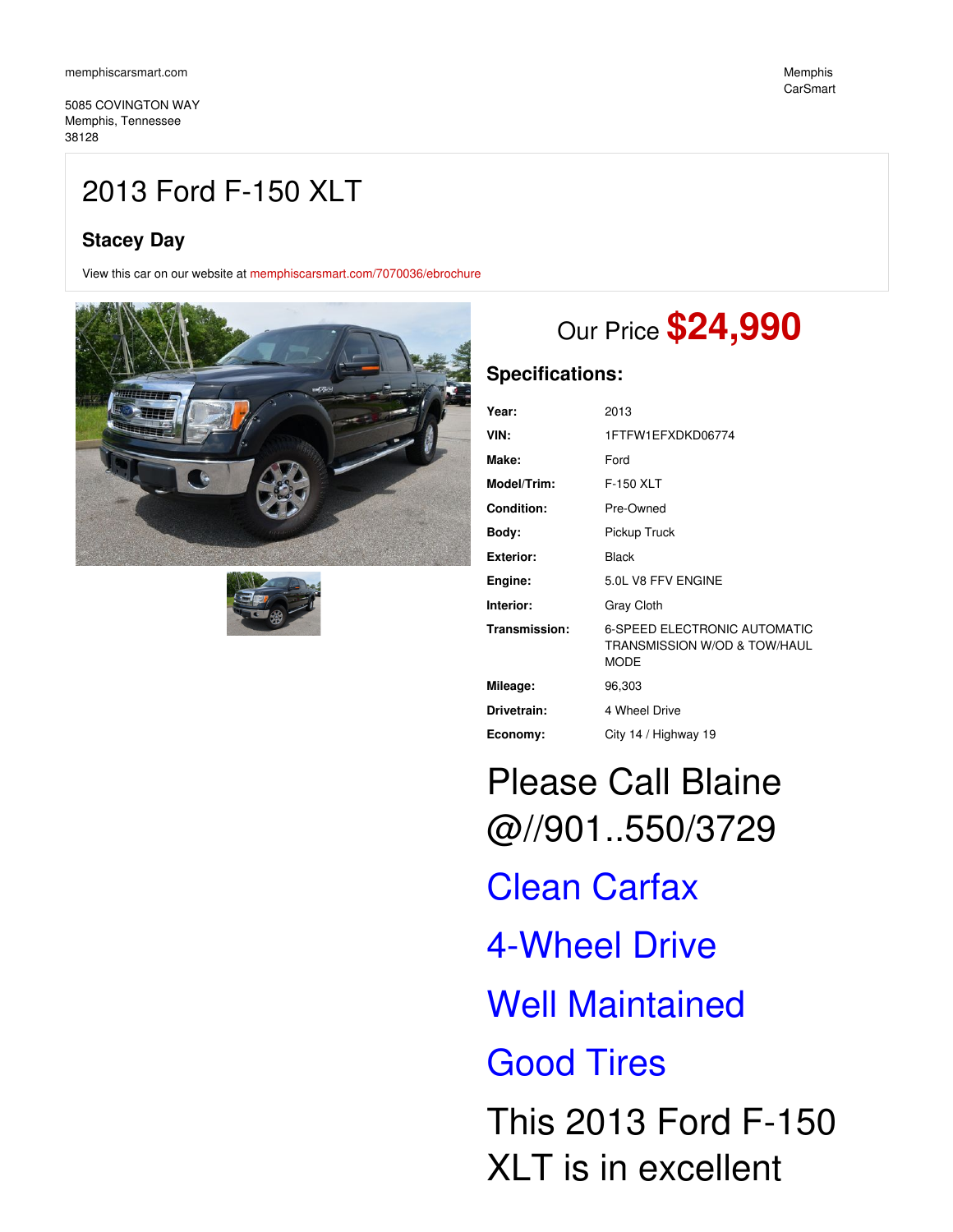condition. It comes from a non smoking owner and has been well maintained. This vehicle features an interior that has been professionally detailed.

#### 2013 Ford F-150 XLT

Memphis CarSmart - - View this car on our website at [memphiscarsmart.com/7070036/ebrochure](https://memphiscarsmart.com/vehicle/7070036/2013-ford-f-150-xlt-memphis-tennessee-38128/7070036/ebrochure)



2013 Ford F-150 XLT Memphis CarSmart - - View this car on our website at [memphiscarsmart.com/7070036/ebrochure](https://memphiscarsmart.com/vehicle/7070036/2013-ford-f-150-xlt-memphis-tennessee-38128/7070036/ebrochure)

# **Installed Options**

## **Interior**

- Cloth 40/20/40 split bench front seat w/manual driver lumbar
- Color-coordinated carpet -inc: carpeted front/rear floor mats- Compass- Cruise control
- Customer info display- Delayed accessory pwr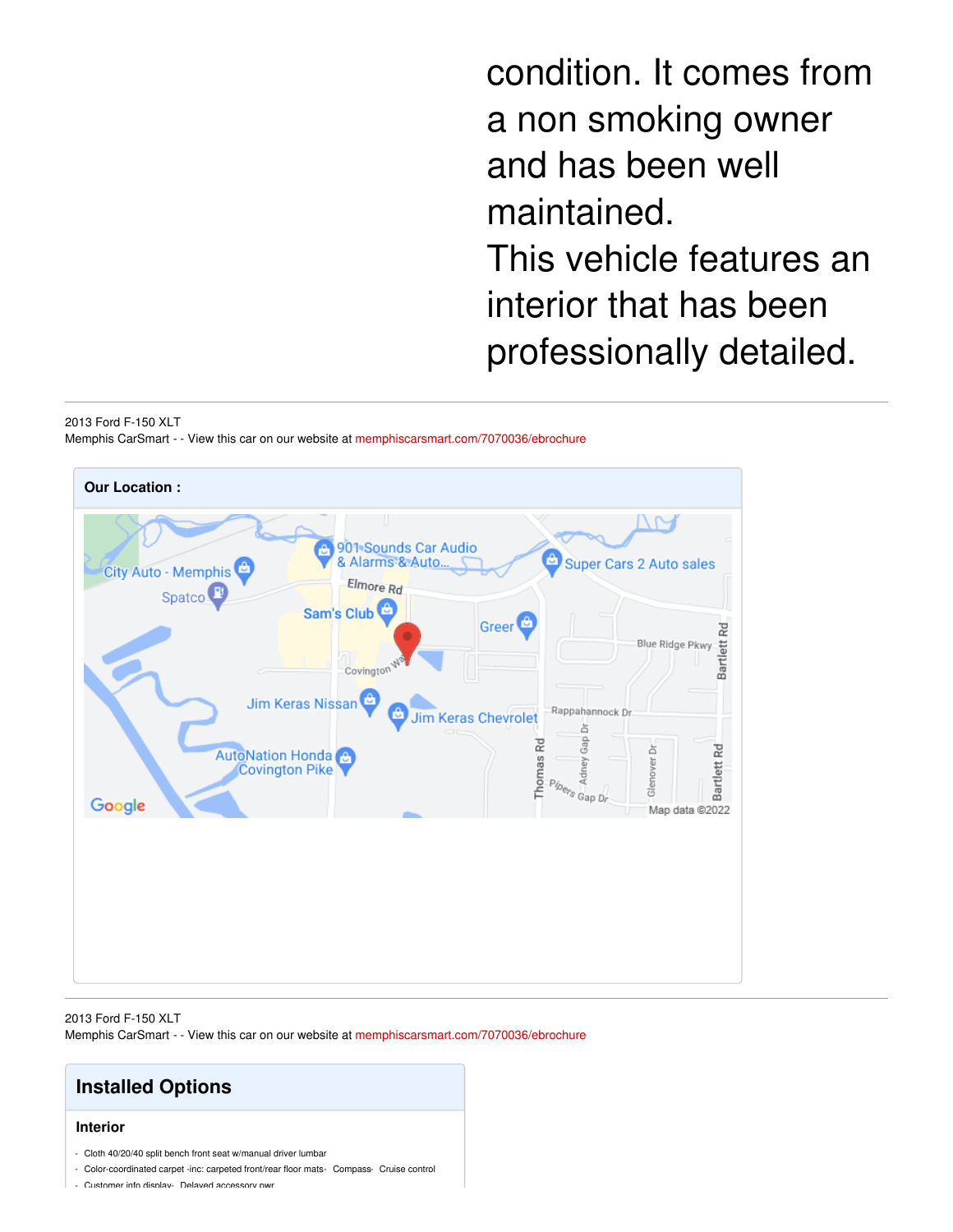#### - Customer info display- Delayed accessory pwr

- Deployable cupholder under center portion of seat
- Display center -inc: warning messages & text functions Dome light
- Driver & front passenger door scuff plates
- Driver & passenger covered visor vanity mirrors
- Driver side SecuriCode keyless entry keypad- Fade-to-off interior lighting
- Front passenger side A-pillar grab handle- Front pwr point
- Gauges -inc: fuel gauge, voltmeter, oil pressure, engine coolant temp, speedometer, tachometer, odometer
- Illuminated entry- Manual air conditioning- Outside temp gauge- Overhead console
- Perimeter alarm- Pwr 1st & 2nd row windows- Pwr door locks w/autolock feature
- Rear pwr point- Remote keyless entry key- SecuriLock passive anti-theft system (PATS)
- Tilt steering column- Chrome ring w/obsidian vanes air conditioning registers
- Black urethane steering wheel
- 60/40 flip-up rear split bench seat -inc: elongated seat cushions
- 2nd row B-pillar grab handles

#### **Exterior**

- Variable interval wipers- Under frame winch-type spare tire carrier w/safety catch & lock
- Removable tailgate w/key lock & lift assist Rear privacy tint glass
- P265/70R17 all-terrain OWL tires- Full size spare tire- Fog lamps- Fixed rear window
- Chrome grille surround w/chrome "two-bar style" insert Chrome front/rear step bumper
- Cargo lamp integrated w/high mount stop light- Body-color front bumper fascia
- Black pwr side mirrors- Black front/rear stone cuffs- Black door & tailgate handles
- Autolamp -inc: automatic on/off headlamps
- 17" machined aluminum wheels w/painted accents- (4) full-size doors

#### **Safety**

- Cloth 40/20/40 split bench front seat w/manual driver lumbar
- Color-coordinated carpet -inc: carpeted front/rear floor mats- Compass- Cruise control
- Customer info display- Delayed accessory pwr
- Deployable cupholder under center portion of seat
- Display center -inc: warning messages & text functions Dome light
- Driver & front passenger door scuff plates
- Driver & passenger covered visor vanity mirrors
- Driver side SecuriCode keyless entry keypad- Fade-to-off interior lighting
- Front passenger side A-pillar grab handle- Front pwr point
- Gauges -inc: fuel gauge, voltmeter, oil pressure, engine coolant temp, speedometer, tachometer, odometer
- Illuminated entry- Manual air conditioning- Outside temp gauge- Overhead console
- Perimeter alarm- Pwr 1st & 2nd row windows- Pwr door locks w/autolock feature
- Rear pwr point- Remote keyless entry key- SecuriLock passive anti-theft system (PATS)
- Tilt steering column- Chrome ring w/obsidian vanes air conditioning registers
- Black urethane steering wheel
- 60/40 flip-up rear split bench seat -inc: elongated seat cushions
- 2nd row B-pillar grab handles

### **Mechanical**

- (4) pickup box tie-down hooks- 2-ton jack- 3.55 axle ratio (REQ: 99F or 996 Engine)
- 4-wheel drive -inc: electronic-shift-on-the fly transfer case (ESOF)- 5.0L V8 FFV engine
- 5.5' pickup box- 6-speed electronic automatic transmission w/OD & tow/haul mode
- 7350# GVWR, 1700# maximum payload- 78-amp/hr (750CCA) maintenance-free battery
- Easy Fuel capless fuel filler system- Front tow hooks- Gas shock absorbers
- Leaf spring rear suspension w/2-stage variable rear springs
- Long-spindle double wishbone front suspension w/coil-over-shock IFS
- Neutral towing capability- Pwr front/rear disc brakes- Pwr rack & pinion steering
- Trailer sway control

## **Option Packages**

## **Factory Installed Packages**

5.0L V8 FFV ENGINE

-

-

6-SPEED ELECTRONIC AUTOMATIC TRANSMISSION W/OD & TOW/HAUL  $\cdots$